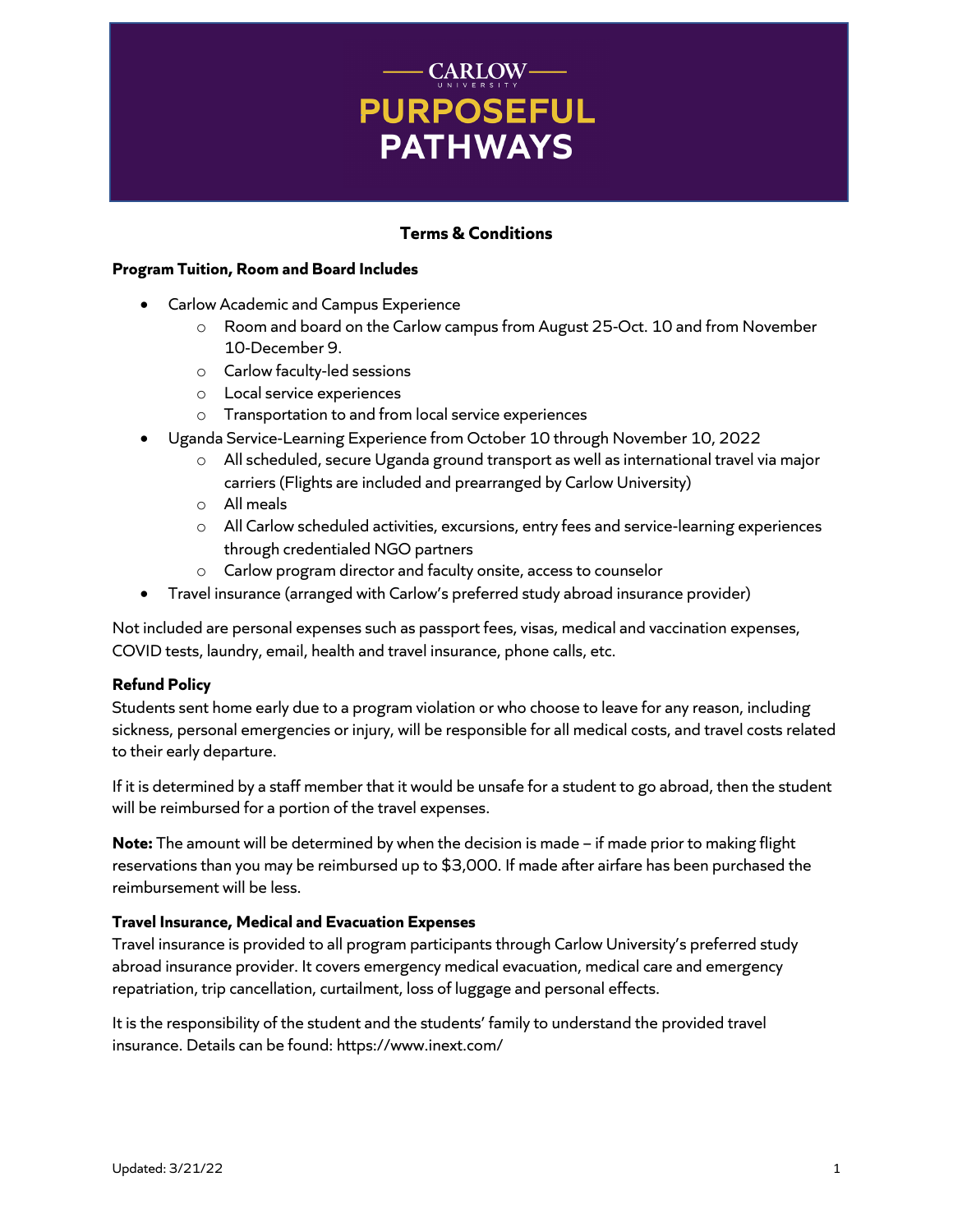# - CARLOW-**PURPOSEFUL PATHWAYS**

#### **Study-abroad Itinerary**

Our intention is to offer our study-abroad program in Uganda as described. However, we reserve the right to alter these itineraries to make improvements, or because events outside our control necessitate doing so (weather, natural disasters, political unrest etc.). If a significant change is to be made, students and families will be notified of the change and the reason via email.

# **Carlow University Rules and Guidelines**

Each student is responsible for understanding, acknowledging and following the Program Rules and Behavioral Guidelines. These are in place to protect you, your peers, your faculty mentors, host communities, and Carlow University. You will agree to the rules and guidelines on your application.

#### **Program Cancellation**

Carlow University reserves the right to cancel or modify the program before or during its operation for any reason.

# **Health and Medical Considerations**

All Carlow study-abroad programs require good health and moderate fitness. If you have concerns or questions about your health or fitness, please contact us. Students will be dismissed from the program if it is found that they or a family member falsely represents the student during the application process. Carlow University is unable to accept any responsibility regarding medical advice, medications or vaccinations that you or your doctor deem necessary for your safe participation. Students are required to carry and be responsible for self-administering any prescription medications they may require. Faculty mentors can carry a backup supply of medication if loss of medication could be problematic. In the event of a medical emergency, Carlow University will attempt to procure medical treatment; however, we assume no liability regarding provision of medical care. Applicants are urged to check their insurance coverage to ensure adequate coverage when outside of their own country.

# **Group Travel Abroad**

You are aware that travel within a group may involve compromise to accommodate the diverse desires and physical abilities of group members. Your faculty mentors will do their utmost to ensure that any problems are solved for the benefit of the group as a whole. By applying, you signify your acceptance of the authority of Carlow University and its program team to make decisions affecting the group or individuals.

You are aware that faculty mentors accompany the group from program start to program end but are not with students 24/7. There is considerable independent exploration time built into the program where students can explore independently with other group members. There are also times where faculty mentors are busy arranging logistics or attending to an individual student's needs and are not directly supervising the group. In these instances, it is expected that students exercise sound judgement in the absence of direct supervision.